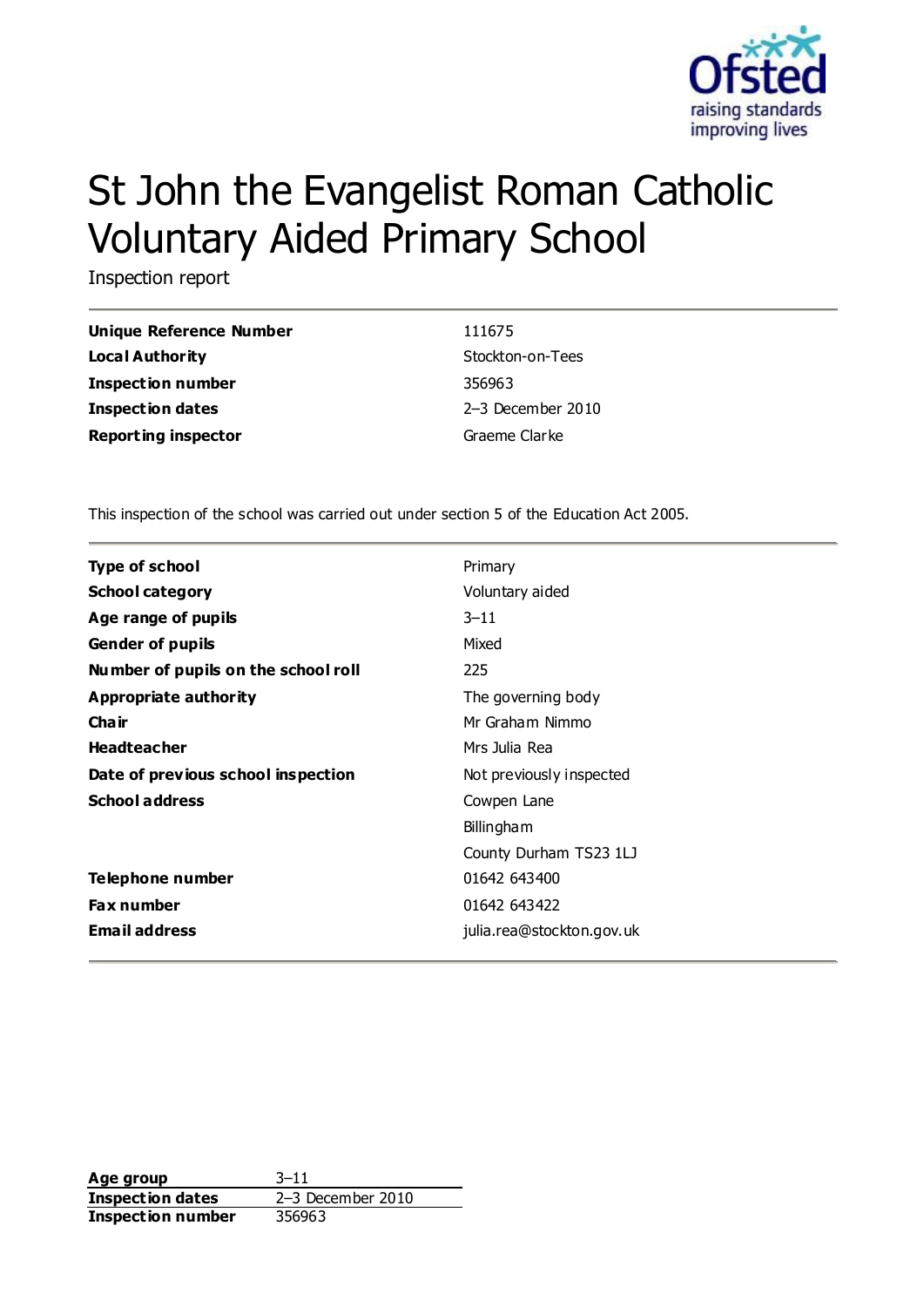The Office for Standards in Education, Children's Services and Skills (Ofsted) regulates and inspects to achieve excellence in the care of children and young people, and in education and skills for learners of all ages. It regulates and inspects childcare and children's social care, and inspects the Children and Family Court Advisory Support Service (Cafcass), schools, colleges, initial teacher training, work-based learning and skills training, adult and community learning, and education and training in prisons and other secure establishments. It assesses council children's services, and inspects services for looked after children, safeguarding and child protection.

Further copies of this report are obtainable from the school. Under the Education Act 2005, the school must provide a copy of this report free of charge to certain categories of people. A charge not exceeding the full cost of reproduction may be made for any other copies supplied.

If you would like a copy of this document in a different format, such as large print or Braille, please telephone 0300 1234 234, or email **[enquiries@ofsted.gov.uk](mailto:enquiries@ofsted.gov.uk)**.

You may copy all or parts of this document for non-commercial educational purposes, as long as you give details of the source and date of publication and do not alter the documentation in any way.

To receive regular email alerts about new publications, including survey reports and school inspection reports, please visit our website and go to 'Subscribe'.

Royal Exchange Buildings St Ann's Square Manchester M2 7LA T: 0300 1234 234 Textphone: 0161 618 8524 E: **[enquiries@ofsted.gov.uk](mailto:enquiries@ofsted.gov.uk)**

W: **[www.ofsted.gov.uk](http://www.ofsted.gov.uk/)**

© Crown copyright 2010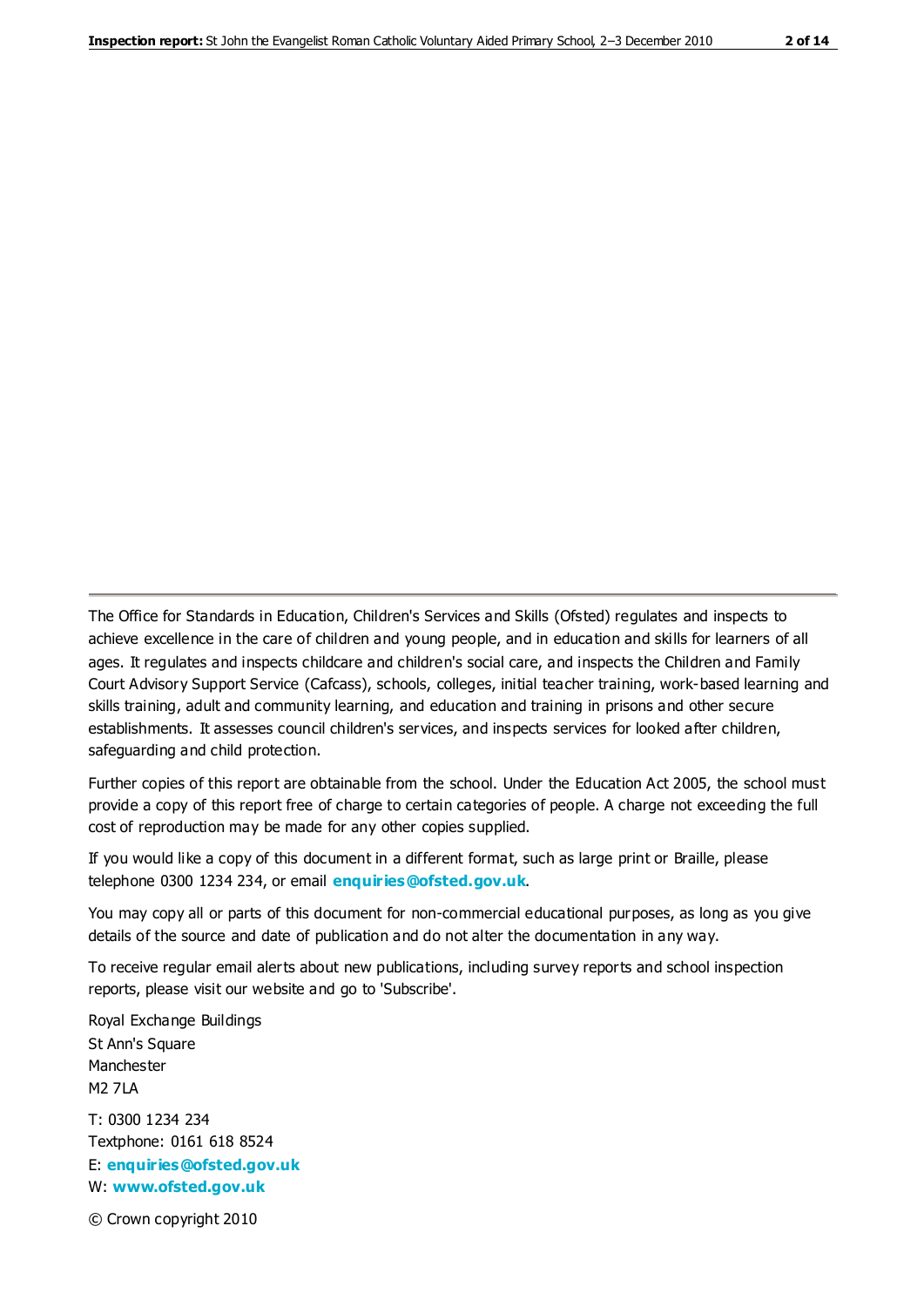# **Introduction**

This inspection was carried out by three additional inspectors. They observed the work of nine teachers in the school during short visits to parts of lessons and extended visits to 13 lessons. They watched a drama performance and school nativity plays. They examined a variety of examples of pupils' written work. Inspectors held meetings with members of the governing body, teachers and a group of pupils. They scrutinised the school's child protection and safeguarding documentation, information about the curriculum, development plans, records of pupils' progress and minutes of meetings. They analysed 54 questionnaires from parents and carers, 93 from pupils in Key Stage 2 and nine from members of staff.

The inspection team reviewed many aspects of the school's work. It looked in detail at the following.

- $\blacksquare$  The progress pupils make, particularly in Key Stage 1.
- The development of reading in the Early Years Foundation Stage.
- The strength of pupils' spiritual, moral, social and cultural development.
- $\blacksquare$  The consistency of teaching, particularly of writing, throughout the school.
- $\blacksquare$  How effectively the new leadership team is bringing about and sustaining school improvement.

# **Information about the school**

St John the Evangelist is an average-sized primary school where about half of the pupils come from Catholic families. The proportion of pupils known to be eligible for free school meals is lower than average. A lower-than-average proportion of pupils have special educational needs and/or disabilities and none has a statement of special educational needs. Almost all pupils are of White British heritage. The school has gained Healthy School status, the Activemark, the Basic Skills Quality Mark and the foundation level International Schools award.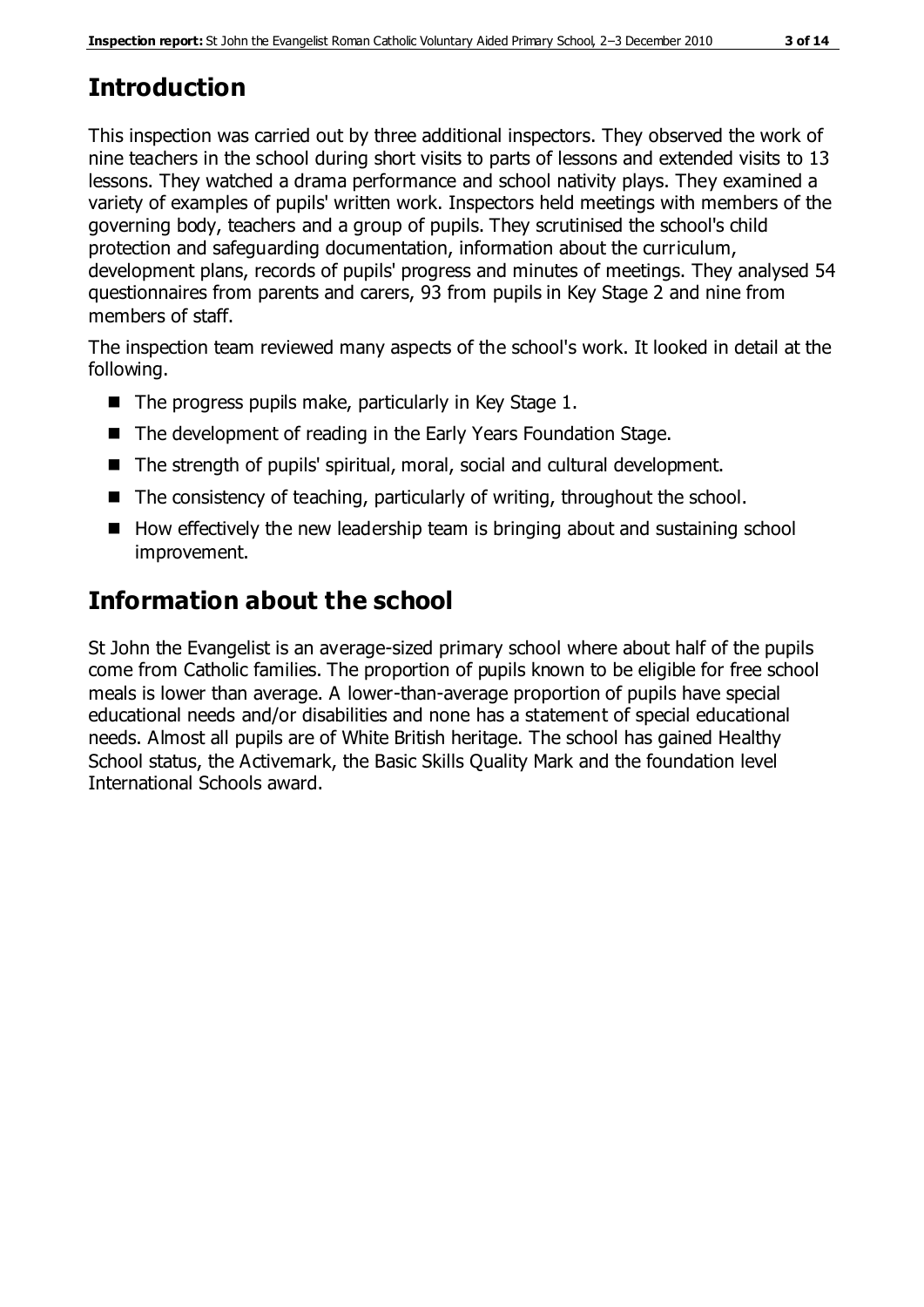# **Inspection judgements**

| Overall effectiveness: how good is the school?  |  |
|-------------------------------------------------|--|
| The school's capacity for sustained improvement |  |

#### **Main findings**

Pupils receive a good education in this improving school. Almost all aspects of its work are good as a result of effectively led and managed initiatives. The headteacher and staff successfully foster a caring ethos and promote its Catholic values of consideration, respect and support throughout. The leadership team's effective self-evaluation provides an agenda for improvement and focuses sharply on appropriate priorities to raise attainment. Their determination to improve teaching is paying dividends in the form of above average attainment, good learning and good progress. The school has a good capacity for further improvement to the next level.

Children make good progress in the Early Years Foundation Stage and, although progress slows in Key Stage 1, it accelerates rapidly in Key Stage 2. This is because of the outstanding way the school prevents any discrimination by very assiduously ensuring all groups of pupils are helped to do equally well. Pupils participate wholeheartedly and industriously in lessons and thoroughly enjoy learning. Attainment in Year 6 has risen year-on-year to above average. A concerted effort to improve writing is particularly successful. Mathematics, too, has improved. The school rightly recognises the need to consolidate these improvements.

Pupils say they feel safe as a result of the school's stringent arrangements to safeguard their welfare. Pupils generally behave well and the school is calm and orderly. Staff effectively manage the conduct of a small number of pupils who behave inappropriately and ensure that others are able to make good progress. Pupils are well aware of the importance of maintaining a healthy lifestyle. Good opportunities enable pupils to take on responsibilities in school and participate in local community activities. They develop skills, maturity and confidence which prepare them well for their future lives. Well-organised activities successfully promote pupils' good spiritual, moral, social and cultural development.

Teaching quality is generally good but is not consistent throughout the school, especially in the way teachers use assessment information to plan activities for pupils and to give them pointers to help them improve. Good quality care, guidance and support underpin the good progress made by pupils with special educational needs and/or disabilities. Work within the curriculum enhances their reading, writing, numeracy and computer skills in all subjects and gives pupils good opportunities to grasp the cultural diversity within the United Kingdom and elsewhere in the world.

### **What does the school need to do to improve further?**

■ Consolidate arrangements to ensure pupils make good progress throughout the school and sustain above average attainment in writing and mathematics by: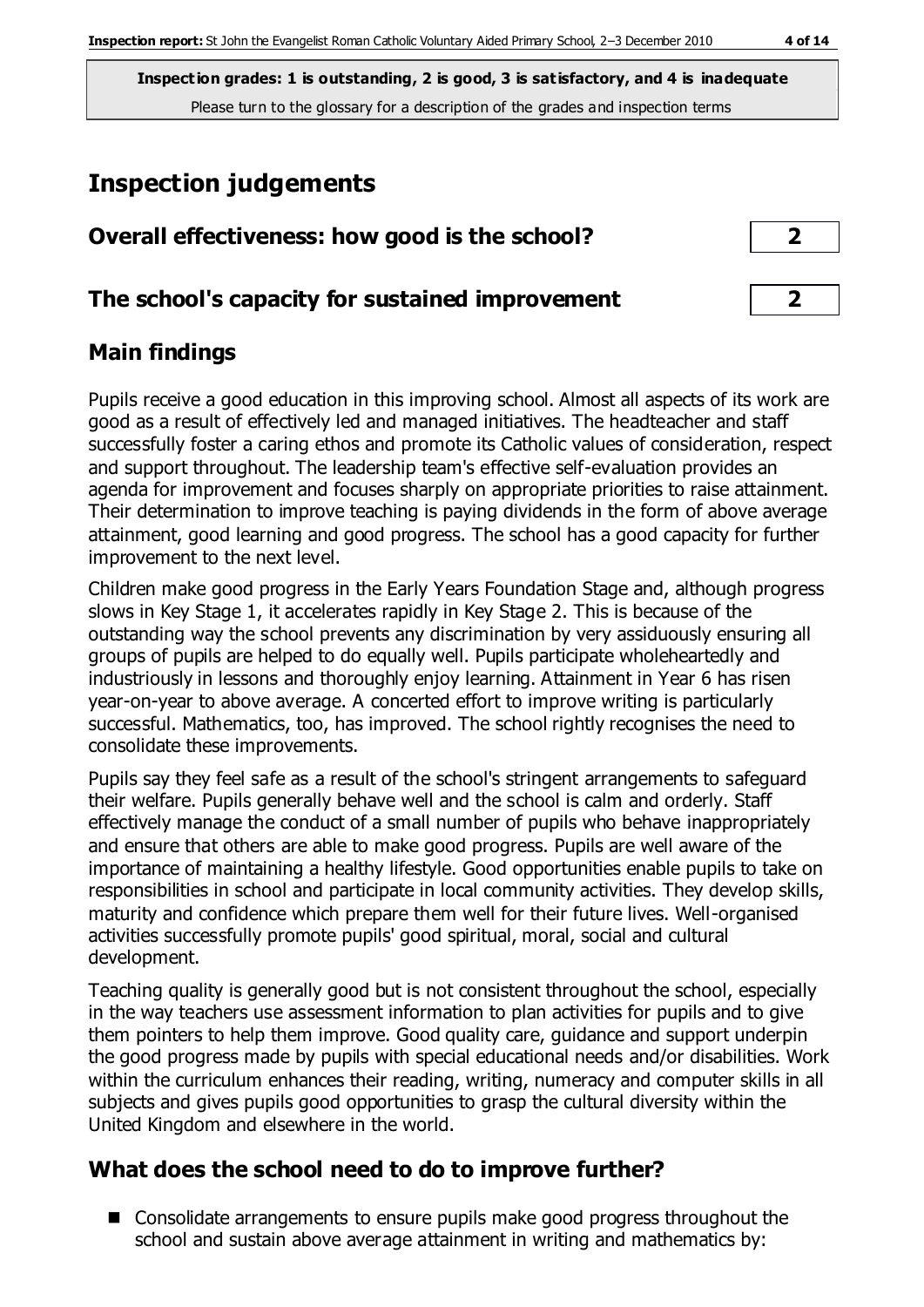- drawing on the expertise and successful approaches experienced teachers use to increase the quality and consistency of teaching
- $\blacksquare$  ensuring teachers use assessment information to design activities in lessons that are carefully matched to pupils' abilities and are structured sufficiently to enable pupils to meet the demands made of them
- $\blacksquare$  improving the quality of marking so it is consistently rigorous and includes pointers for improvement to help pupils move on to the next level.

#### **Outcomes for individuals and groups of pupils 2**

Pupils thoroughly enjoy taking part in lessons where they are motivated to work industriously and productively, for example, when writing at length and creating work of good quality. They happily participate in questioning and discussion and contribute enthusiastically in lessons and group activities. Of particular note is the confident and articulate way they speak to adults, their classmates and a large audience in the hall. Their handwriting skills are well developed and they take great care to present their written and mathematical work neatly. Pupils' achievement and enjoyment of school are good.

Most children begin the Nursery class with abilities that are lower than those expected for their age, particularly in aspects of their personal development and their language skills. They make good progress and begin Year 1 with levels of attainment at or above the average. Pupils' attainment in the Key Stage 1 national tests has fallen as a result of unavoidable staff changes. Over the last three years attainment in mathematics, and especially in English, has risen. By Year 6, pupils' progress improves greatly. Last year, attainment in both English and mathematics was above average and the school met its challenging targets. Boys and girls made equally good progress. Pupils with special educational needs and/or disabilities made good progress. Notably, all higher attaining pupils fulfilled their potential to reach the highest levels. Pupils presently are making sound progress in mathematics and writing throughout the school. They speak clearly and confidently, and work well together.

Pupils feel safe in school and are in no doubt why procedures for safe conduct should be followed. They are polite and courteous. Voluntary physical activities after school are popular and pupils clearly know about the importance of diet, hygiene and exercise for health. Through an effective school council and as volunteers who undertake jobs around the school; pupils help make an admirable contribution to their school. Pupils make a good contribution to the lives of others in their locality, for example, the delightful singing by the choir is much appreciated. Pupils' well- developed basic and social skills, coupled with a pattern of above-average attendance, effectively pave the way for the next steps in their education.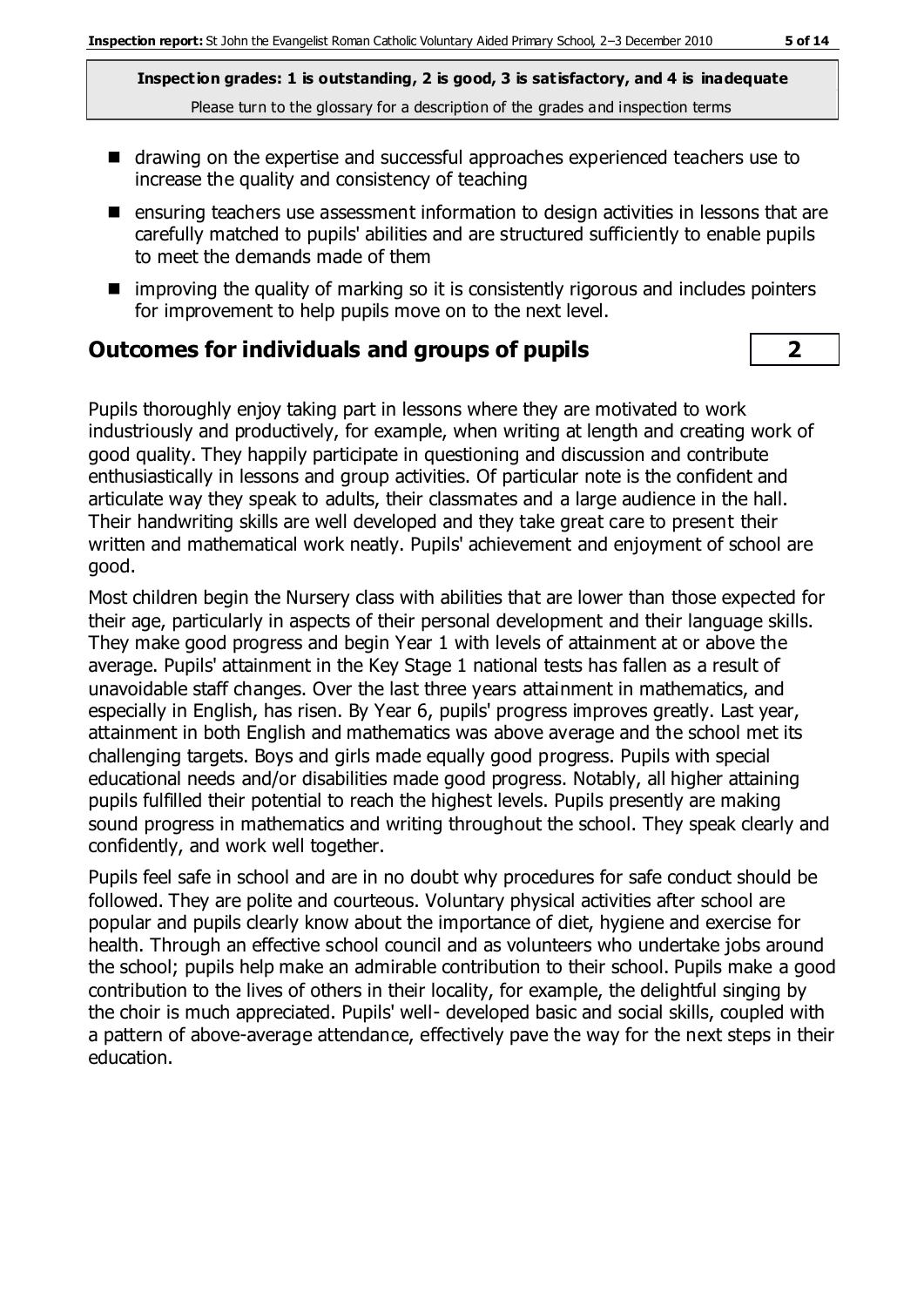These are the grades for pupils' outcomes

| Pupils' achievement and the extent to which they enjoy their learning                                                     | $\overline{2}$ |
|---------------------------------------------------------------------------------------------------------------------------|----------------|
| Taking into account:<br>Pupils' attainment <sup>1</sup>                                                                   | 2              |
| The quality of pupils' learning and their progress                                                                        | 2              |
| The quality of learning for pupils with special educational needs and/or disabilities<br>and their progress               | 2              |
| The extent to which pupils feel safe                                                                                      | $\overline{2}$ |
| Pupils' behaviour                                                                                                         |                |
| The extent to which pupils adopt healthy lifestyles                                                                       | $\mathbf{2}$   |
| The extent to which pupils contribute to the school and wider community                                                   | $\overline{2}$ |
| The extent to which pupils develop workplace and other skills that will contribute to<br>their future economic well-being |                |
| Taking into account:<br>Pupils' attendance <sup>1</sup>                                                                   | 2              |
| The extent of pupils' spiritual, moral, social and cultural development                                                   | 2              |

<sup>1</sup> The grades for attainment and attendance are: 1 is high; 2 is above average; 3 is broadly average; and 4 is low

### **How effective is the provision?**

Good teaching results in pupils' good learning and progress. Where teaching is at its best, an effective combination of clear learning intentions, well-planned, interesting activities and lively questioning sustains pupils' interest, encourages active involvement and leads them to work with commendable endeavour. In such lessons, pupils learn well, they work responsibly on their own or in pairs and contribute much to class discussion. Here, too, adept, well-coordinated support from teaching assistants notably helps pupils with special educational needs and/or disabilities make good progress. On occasions, lesson planning does not take sufficient account of information from assessing pupils' work to structure activities well enough. In these circumstances, particularly in classes for some of the younger pupils, the main task is too demanding and learning slows as pupils seek extra help to complete the task. When marking pupils' work, teachers always praise pupils' accomplishments and often give useful pointers for improvement, especially in English. However, not all written work is marked in the same thorough way.

Strengths in the curriculum lie in the many activities that broaden pupils' experience. Visitors and visits in partnership with local heritage and faith centres expand cultural and sporting awareness. Themes in history, geography and science link subjects effectively with the promotion of progress in reading, writing, numerical and computer skills. Opportunities to take part in choral and drama work substantially contribute in developing pupils' social skills and cultural awareness. For example, older pupils gave a remarkable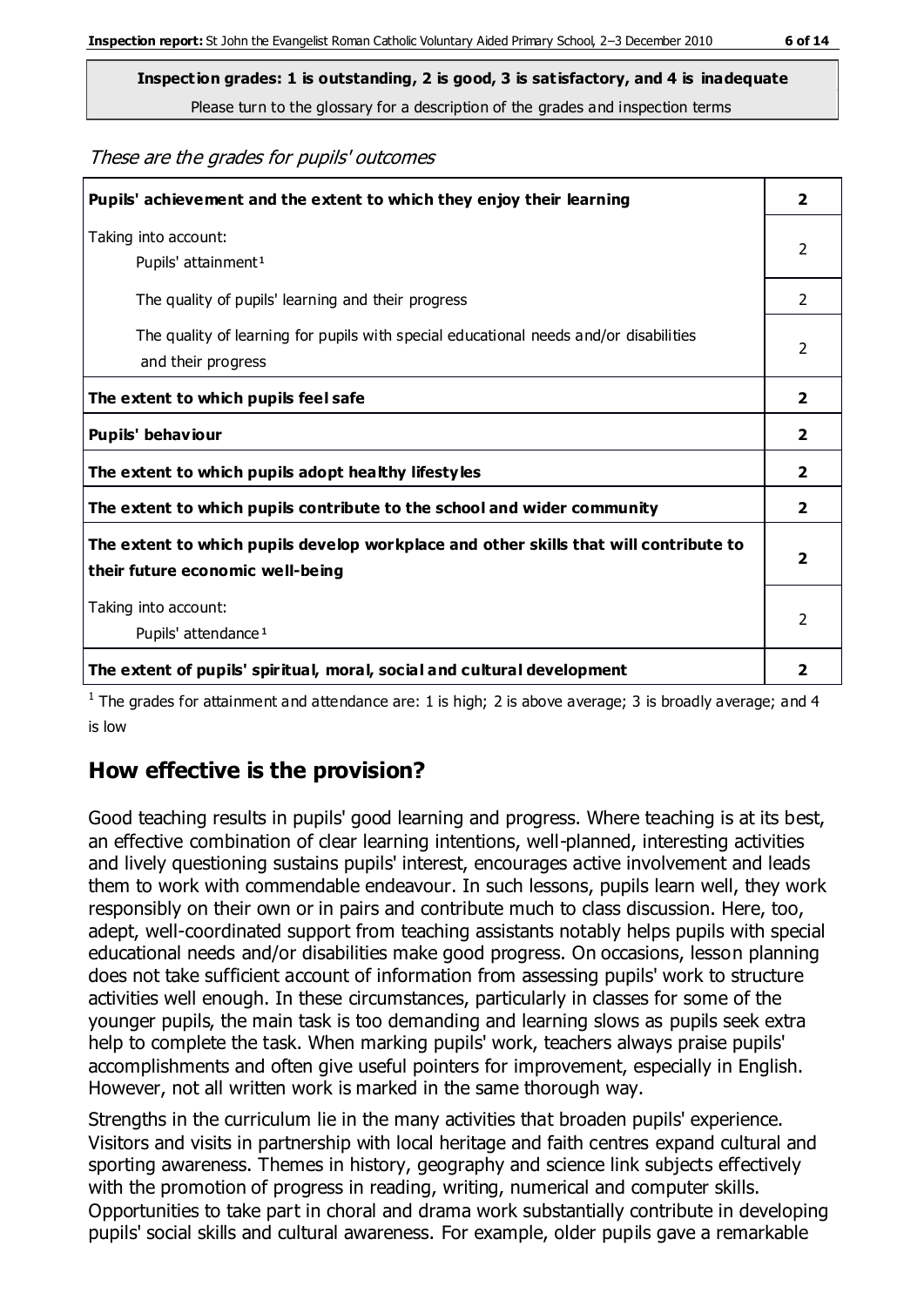theatrical presentation about their work on life and culture in Ancient Greece which was well attended by parents and relatives.

Considerate relationships and carefully implemented safeguarding arrangements ensure the welfare of all pupils. By making good use of track records of pupils' performance, a careful identification of needs, skilful teaching assistance and with a close eye on their development, together, these features make a key contribution in supporting pupils at risk of underachievement. In partnership with the local authority, adroit management of the emotional and behavioural difficulties of some vulnerable pupils develops their ability to work with classmates and leads to them making good progress. Good arrangements successfully prepare pupils for moving from one part of the school to the next and then on to secondary education. Effective procedures to support attendance have reduced persistent absence.

These are the grades for the quality of provision

| The quality of teaching                                                                                    |  |
|------------------------------------------------------------------------------------------------------------|--|
| Taking into account:<br>The use of assessment to support learning                                          |  |
| The extent to which the curriculum meets pupils' needs, including, where relevant,<br>through partnerships |  |
| The effectiveness of care, guidance and support                                                            |  |

#### **How effective are leadership and management?**

Senior leaders work with a commendable team spirit to drive improvement with dedication and commitment. They provide a clear direction focused on raising attainment and progress through improving teaching quality and the continuous development of a skillsbased curriculum. They recognise the value of drawing upon the skills of experienced teachers to help develop expertise in others. Staff wholeheartedly embrace the school's aims for the avoidance of discrimination. Equality of opportunity is outstanding for all groups of pupils including boys and girls, pupils with special educational needs and/or disabilities, and higher attaining pupils. The school is diligent in ensuring all achieve well.

The governing body is effective and well informed. They hold the school to account through full discussion and consideration of the headteacher's and local authority's reports which keep them up to date. They are involved in seeing the school at work and contribute well to self-evaluation and strategic planning. The governing body and the school promote a supportive and caring ethos which, together with up-to-date training and rigorously followed procedures, combines well to assure all aspects of safeguarding pupils' welfare.

Through many avenues the school seeks to foster a partnership with parents and carers. Good attendance is seen at school performances such as nativity plays and dramatic presentations of study topics. Home–school learning booklets and meetings to share an understanding of contemporary teaching methods, for example, in mathematics, have a sharp focus on enlisting parental support to help their children to learn at home and have led to moderate success. By working with the local authority and support services and by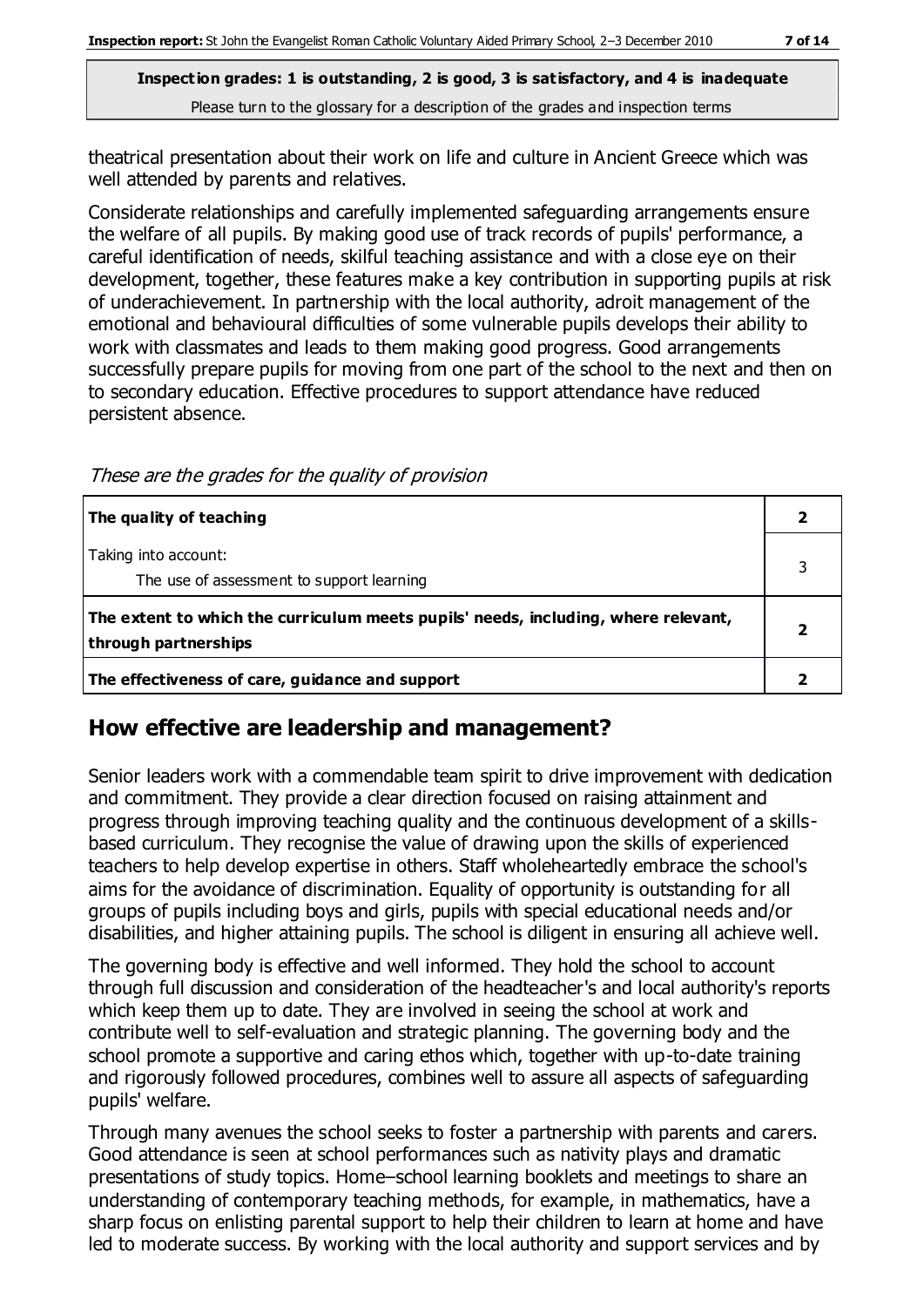fostering good links with community organisations, the school adds value to its own expertise to greatly benefit pupils. These partnerships and links with schools in other countries make a good contribution to community cohesion.

These are the grades for leadership and management

| The effectiveness of leadership and management in embedding ambition and driving<br>improvement                                                                  |                |
|------------------------------------------------------------------------------------------------------------------------------------------------------------------|----------------|
| Taking into account:<br>The leadership and management of teaching and learning                                                                                   | $\mathcal{P}$  |
| The effectiveness of the governing body in challenging and supporting the<br>school so that weaknesses are tackled decisively and statutory responsibilities met | 2              |
| The effectiveness of the school's engagement with parents and carers                                                                                             | 3              |
| The effectiveness of partnerships in promoting learning and well-being                                                                                           | $\mathbf{2}$   |
| The effectiveness with which the school promotes equality of opportunity and tackles<br>discrimination                                                           | 1              |
| The effectiveness of safeguarding procedures                                                                                                                     | $\overline{2}$ |
| The effectiveness with which the school promotes community cohesion                                                                                              | 2              |
| The effectiveness with which the school deploys resources to achieve value for money                                                                             | 2              |

## **Early Years Foundation Stage**

Most children start in the Nursery class with skills and abilities lower than those expected for their age. Aspects of their personal and social development and particularly their communication and language skills are more often very low. Children settle in quickly, behave well, play happily together and enjoy learning. They make good progress to form the basic building blocks necessary to get off to a secure start in Key Stage 1. At the end of Reception in 2010, most were notably above average in mathematical development, although their personal development and communication, language and literacy skills were at broadly average levels for their age. Higher attaining children successfully reach the highest levels. Children of all ages contributed well to a nativity play where the confidence and quality of the speaking by a team of narrators was second to none. Parents were delighted.

Children learn well from a good balance of activities directed or supported by adults and those they initiate themselves. Well-organised indoor and outdoor facilities are used effectively, even during winter weather, when well-wrapped-up children thoroughly enjoyed investigating the snow. Teaching is sharply focused, for example, on developing children's communication and social skills. Children read well. Successful reading work helps them develop a knowledge of letters and sounds, such as in a Reception group where they were actively involved in matching common words found in a story.

In this well-led and managed facility, successful, caring and working relationships prevail throughout. An effective key worker team skilfully ensure a good balance of well-arranged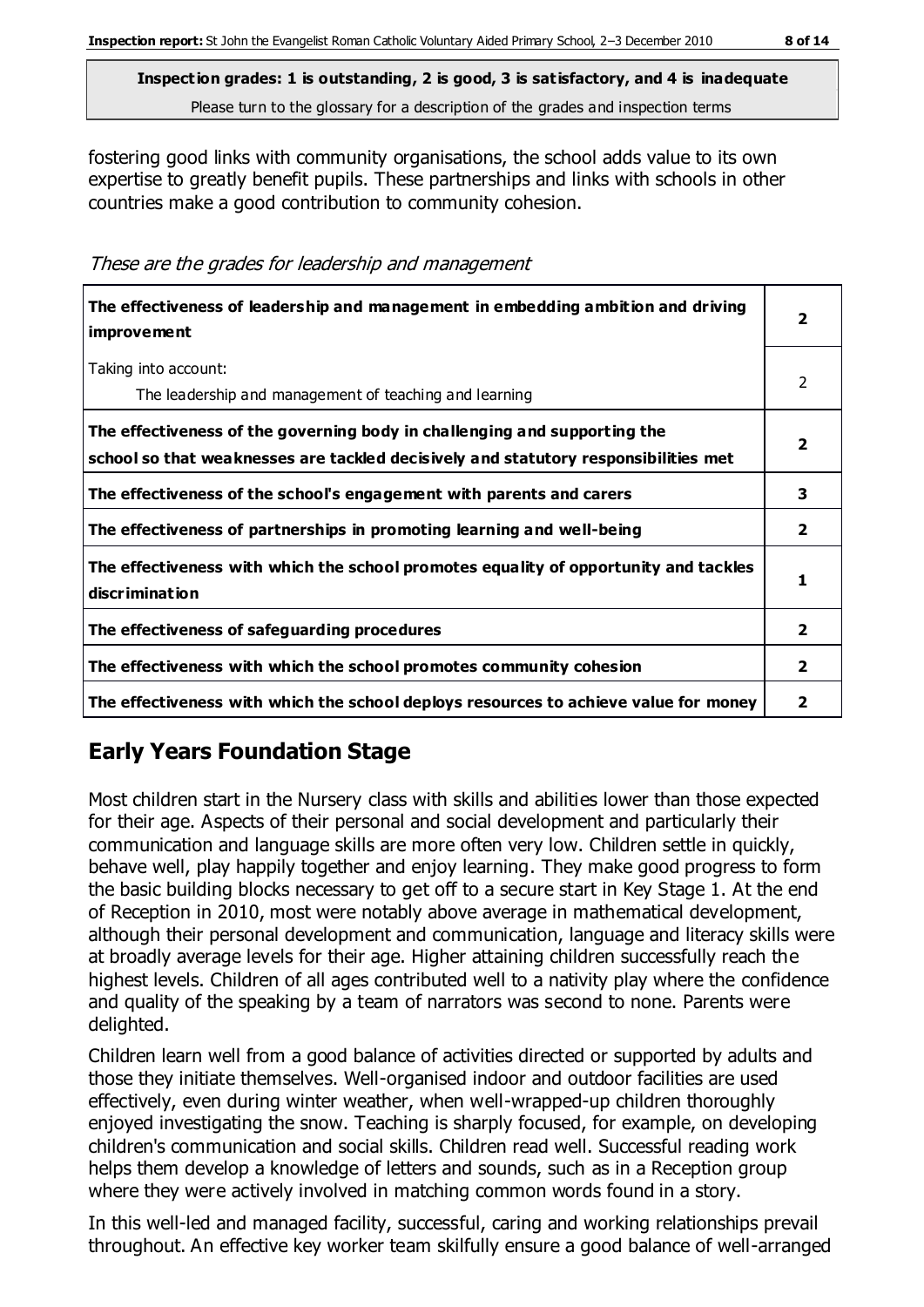activities which promote children's independence and stimulate their imagination and enjoyment. Assessments are thoroughly well used to record children's progress and, through learning journals, to share their development with parents and carers. Good procedures assure the welfare of children. Forged at the outset when children join the Nursery class, good links with parents and carers aim to foster learning at home.

These are the grades for the Early Years Foundation Stage

| <b>Overall effectiveness of the Early Years Foundation Stage</b>                      |  |  |
|---------------------------------------------------------------------------------------|--|--|
| Taking into account:<br>Outcomes for children in the Early Years Foundation Stage     |  |  |
| The quality of provision in the Early Years Foundation Stage                          |  |  |
| The effectiveness of leadership and management of the Early Years Foundation<br>Stage |  |  |

#### **Views of parents and carers**

An average proportion of parents and carers returned questionnaires. Most have a very positive view of the school, for example, by indicating their satisfaction that their children enjoy school, that the school keeps their child safe, that their children are well taught and supported, and, in turn, are happy with their experience. The inspectors uphold these views. A few parents and carers wrote comments to voice personal concerns about bullying or misbehaviour. Inspectors followed up these concerns. Pupils told inspectors that bullying is rare, that they know how to report any incidents should one occur and feel they are dealt with quickly. Inspectors found that teachers effectively manage the difficult behaviour exhibited by a very small number of pupils and ensure it does not affect the progress of others.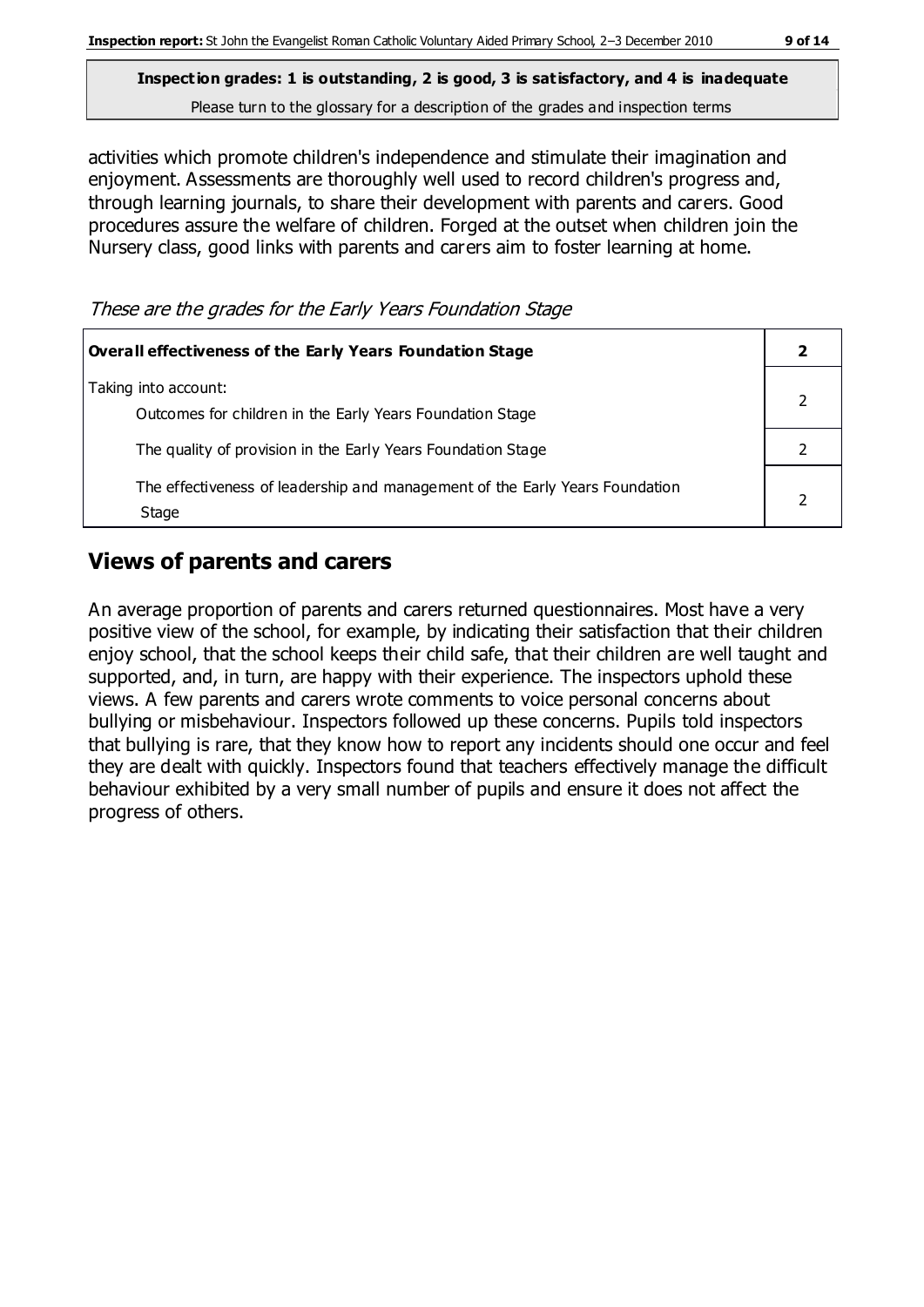#### **Responses from parents and carers to Ofsted's questionnaire**

Ofsted invited all the registered parents and carers of pupils registered at St John the Evangelist Roman Catholic Voluntary Aided Primary School to complete a questionnaire about their views of t he school.

In the questionnaire, parents and carers were asked to record how strongly they agreed with 13 statements about the school.

The inspection team received 54 completed questionnaires by the end of the on-site inspection. In total, there are 225 pupils registered at the school.

| <b>Statements</b>                                                                                                                                                                                                                                       | <b>Strongly</b><br><b>Agree</b><br>agree |               |              | <b>Disagree</b> |                | <b>Strongly</b><br>disagree |                |                |
|---------------------------------------------------------------------------------------------------------------------------------------------------------------------------------------------------------------------------------------------------------|------------------------------------------|---------------|--------------|-----------------|----------------|-----------------------------|----------------|----------------|
|                                                                                                                                                                                                                                                         | <b>Total</b>                             | $\frac{1}{2}$ | <b>Total</b> | $\frac{1}{2}$   | <b>Total</b>   | $\frac{1}{2}$               | <b>Total</b>   | $\frac{1}{2}$  |
| My child enjoys school                                                                                                                                                                                                                                  | 22                                       | 42            | 27           | 51              | 3              | 6                           | $\mathbf{1}$   | $\overline{2}$ |
| The school keeps my child<br>safe                                                                                                                                                                                                                       | 22                                       | 42            | 26           | 49              | 3              | 6                           | $\overline{2}$ | $\overline{4}$ |
| My school informs me about<br>my child's progress                                                                                                                                                                                                       | 15                                       | 28            | 32           | 60              | 6              | 11                          | $\mathbf 0$    | $\mathbf 0$    |
| My child is making enough<br>progress at this school                                                                                                                                                                                                    | 15                                       | 28            | 31           | 58              | $\overline{7}$ | 13                          | $\mathbf 0$    | $\mathbf 0$    |
| The teaching is good at this<br>school                                                                                                                                                                                                                  | 17                                       | 32            | 30           | 57              | 4              | 8                           | $\mathbf{1}$   | $\overline{2}$ |
| The school helps me to<br>support my child's learning                                                                                                                                                                                                   | 18                                       | 34            | 28           | 53              | 6              | 11                          | $\mathbf 0$    | $\mathbf 0$    |
| The school helps my child to<br>have a healthy lifestyle                                                                                                                                                                                                | 10                                       | 19            | 35           | 66              | 6              | 11                          | $\overline{2}$ | 4              |
| The school makes sure that<br>my child is well prepared for<br>the future (for example<br>changing year group,<br>changing school, and for<br>children who are finishing<br>school, entering further or<br>higher education, or entering<br>employment) | 15                                       | 28            | 26           | 49              | 6              | 11                          | $\mathbf{1}$   | $\overline{2}$ |
| The school meets my child's<br>particular needs                                                                                                                                                                                                         | 10                                       | 19            | 33           | 62              | 8              | 15                          | $\mathbf{1}$   | $\overline{2}$ |
| The school deals effectively<br>with unacceptable behaviour                                                                                                                                                                                             | 8                                        | 15            | 28           | 53              | 10             | 19                          | $\overline{7}$ | 13             |
| The school takes account of<br>my suggestions and concerns                                                                                                                                                                                              | 12                                       | 23            | 28           | 53              | 5              | 9                           | 8              | 15             |
| The school is led and<br>managed effectively                                                                                                                                                                                                            | 10                                       | 19            | 28           | 53              | 8              | 15                          | $\overline{7}$ | 13             |
| Overall, I am happy with my<br>child's experience at this<br>school                                                                                                                                                                                     | 17                                       | 32            | 26           | 49              | 6              | $11\,$                      | 3              | 6              |

The table above summarises the responses that parents and carers made to each statement. The percentages indicate the proportion of parents and carers giving that response out of the total number of completed questionnaires. Where one or more parents and carers chose not to answer a particular question, the percentages will not add up to 100%.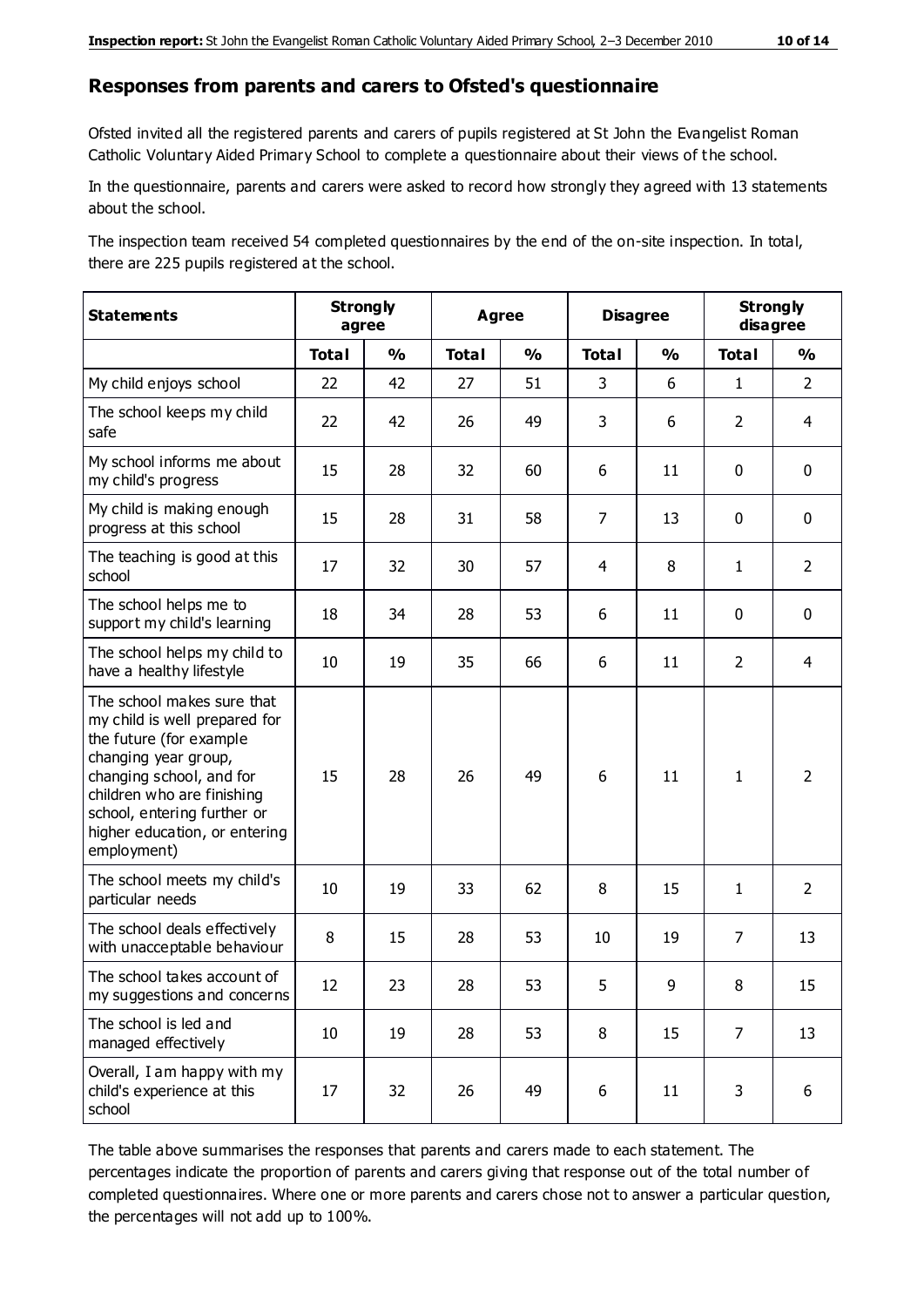# **Glossary**

| Grade   | <b>Judgement</b> | <b>Description</b>                                                                                                                                                                                                            |
|---------|------------------|-------------------------------------------------------------------------------------------------------------------------------------------------------------------------------------------------------------------------------|
| Grade 1 | Outstanding      | These features are highly effective. An outstanding school<br>provides exceptionally well for all its pupils' needs.                                                                                                          |
| Grade 2 | Good             | These are very positive features of a school. A school that<br>is good is serving its pupils well.                                                                                                                            |
| Grade 3 | Satisfactory     | These features are of reasonable quality. A satisfactory<br>school is providing adequately for its pupils.                                                                                                                    |
| Grade 4 | Inadequate       | These features are not of an acceptable standard. An<br>inadequate school needs to make significant improvement<br>in order to meet the needs of its pupils. Ofsted inspectors<br>will make further visits until it improves. |

#### **What inspection judgements mean**

#### **Overall effectiveness of schools**

|                       | Overall effectiveness judgement (percentage of schools) |      |                     |                   |
|-----------------------|---------------------------------------------------------|------|---------------------|-------------------|
| <b>Type of school</b> | <b>Outstanding</b>                                      | Good | <b>Satisfactory</b> | <b>Inadequate</b> |
| Nursery schools       | 58                                                      | 36   | 4                   | 2                 |
| Primary schools       | 8                                                       | 43   | 40                  | 9                 |
| Secondary schools     | 10                                                      | 35   | 42                  | 13                |
| Sixth forms           | 13                                                      | 39   | 45                  | 3                 |
| Special schools       | 33                                                      | 42   | 20                  | 4                 |
| Pupil referral units  | 18                                                      | 40   | 29                  | 12                |
| All schools           | 11                                                      | 42   | 38                  | 9                 |

New school inspection arrangements were introduced on 1 September 2009. This means that inspectors now make some additional judgements that were not made previously.

The data in the table above are for the period 1 September 2009 to 31 March 2010 and are the most recently published data available (see **[www.ofsted.gov.uk](http://www.ofsted.gov.uk/)**). Please note that the sample of schools inspected during the autumn and spring terms 2009/10 was not representative of all schools nationally, as weaker schools are inspected more frequently than good or outstanding schools.

Percentages are rounded and do not always add exactly to 100. Secondary school figures include those that have sixth forms, and sixth form figures include only the data specifically for sixth form inspection judgements.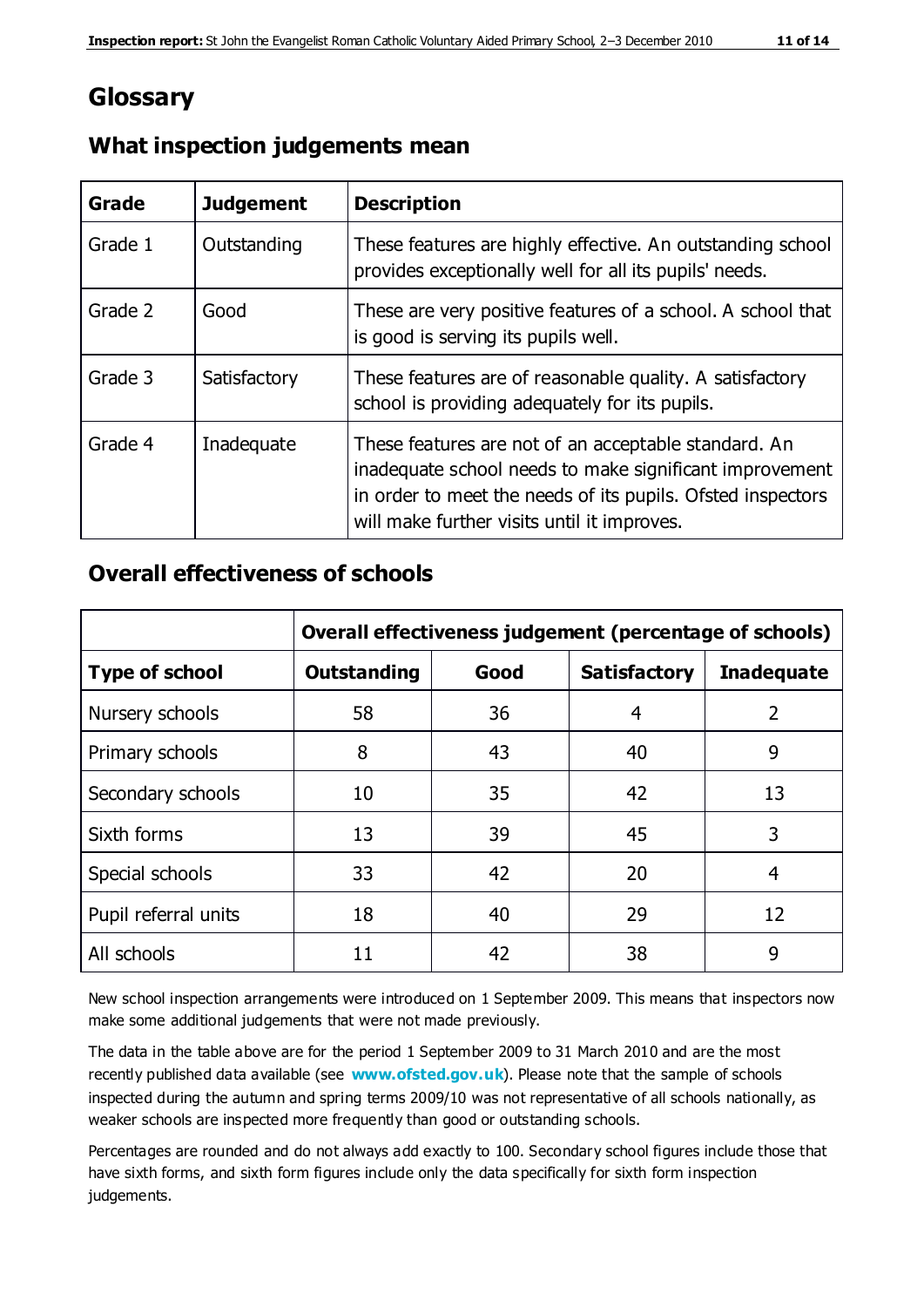# **Common terminology used by inspectors**

| Achievement:               | the progress and success of a pupil in their learning,<br>development or training.                                                                                                                                                          |  |  |
|----------------------------|---------------------------------------------------------------------------------------------------------------------------------------------------------------------------------------------------------------------------------------------|--|--|
| Attainment:                | the standard of the pupils' work shown by test and<br>examination results and in lessons.                                                                                                                                                   |  |  |
| Capacity to improve:       | the proven ability of the school to continue<br>improving. Inspectors base this judgement on what<br>the school has accomplished so far and on the quality<br>of its systems to maintain improvement.                                       |  |  |
| Leadership and management: | the contribution of all the staff with responsibilities,<br>not just the headteacher, to identifying priorities,<br>directing and motivating staff and running the school.                                                                  |  |  |
| Learning:                  | how well pupils acquire knowledge, develop their<br>understanding, learn and practise skills and are<br>developing their competence as learners.                                                                                            |  |  |
| Overall effectiveness:     | inspectors form a judgement on a school's overall<br>effectiveness based on the findings from their<br>inspection of the school. The following judgements,<br>in particular, influence what the overall effectiveness<br>judgement will be. |  |  |
|                            | The school's capacity for sustained<br>improvement.                                                                                                                                                                                         |  |  |
|                            | Outcomes for individuals and groups of pupils.                                                                                                                                                                                              |  |  |
|                            | The quality of teaching.                                                                                                                                                                                                                    |  |  |
|                            | The extent to which the curriculum meets<br>pupils' needs, including, where relevant,<br>through partnerships.                                                                                                                              |  |  |
|                            | The effectiveness of care, guidance and<br>support.                                                                                                                                                                                         |  |  |
| Progress:                  | the rate at which pupils are learning in lessons and<br>over longer periods of time. It is often measured by<br>comparing the pupils' attainment at the end of a key                                                                        |  |  |

stage with their attainment when they started.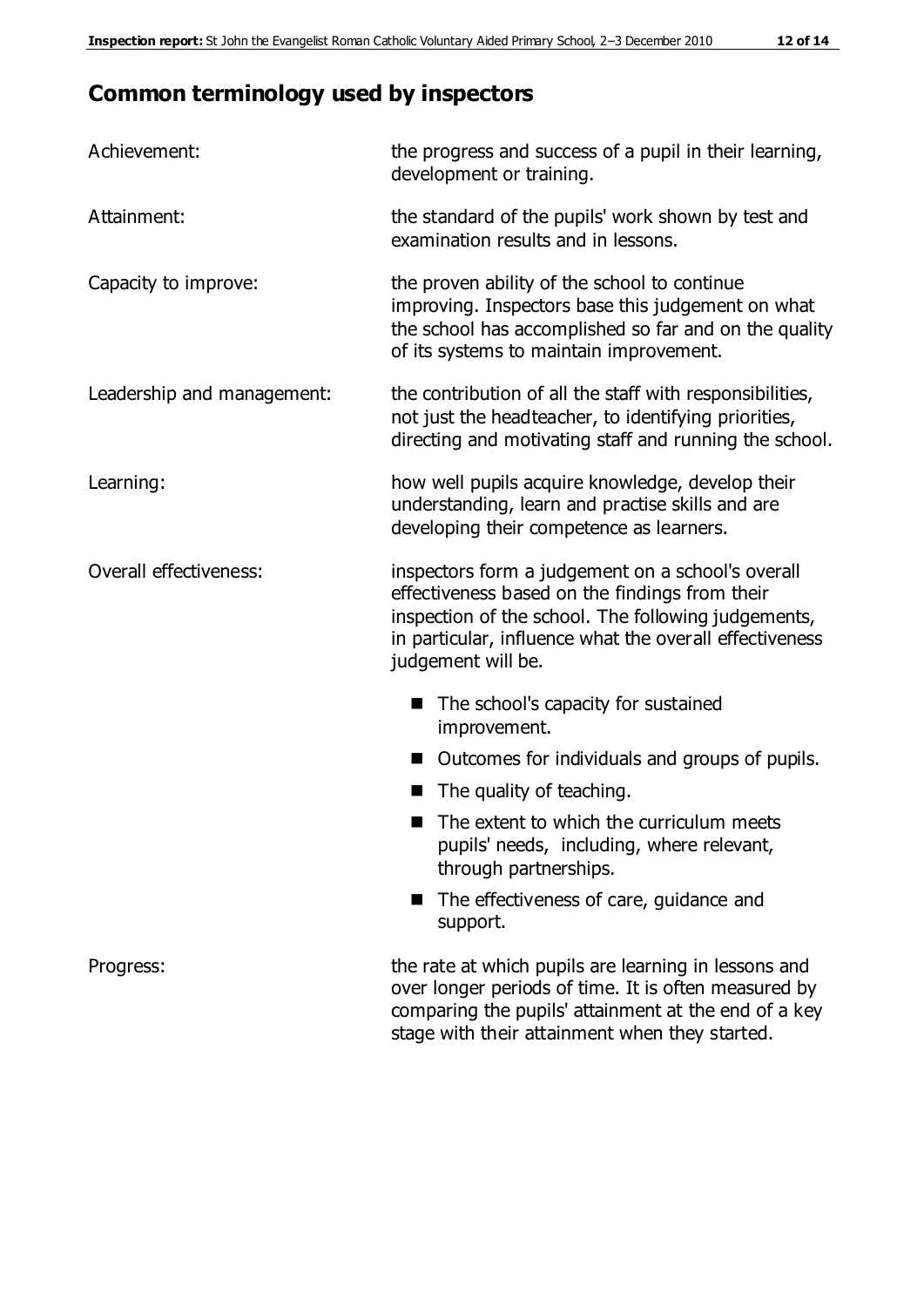#### **This letter is provided for the school, parents and carers to share with their children. It describes Ofsted's main findings from the inspection of their school.**



6 December 2010

#### Dear Pupils

#### **Inspection of St John the Evangelist Roman Catholic Voluntary Aided Primary School, Billingham, TS23 1LJ**

Thank you for your welcome when my colleagues and I visited to inspect your school. We were impressed by how polite and helpful you were when we came into lessons and we did enjoy talking with those of you whom we met. We were delighted to see how much you like to take part in lessons and that you were well behaved. We were pleased to see how you contribute to school life, for example, as school councillors and in other ways to help others.

I am pleased to report that your school gives you a good education. All the adults in the school look after you very well and keep you safe. You make good progress through the school. Your teachers have helped you to improve your writing and in turn, results in the English test you take in Year 6 were much improved last year. In English and in mathematics, results were above average.

We have asked the school to continue to help more of you make good progress and keep your results above average in future. In a few of the lessons we visited we felt the tasks were too difficult for younger pupils without them getting a lot of extra help. We have asked your teachers to change the work a little so that it suits you all and you can do it well. When we looked at your books we liked the way your teachers let you know how well you are doing. When they mark all of your written work we have asked them always to let you know how you can make improvements.

You have many opportunities at St John the Evangelist Primary School to learn about life and these help you to prepare for the future. We hope that you all do really well.

Yours sincerely

Graeme Clarke

Lead inspector